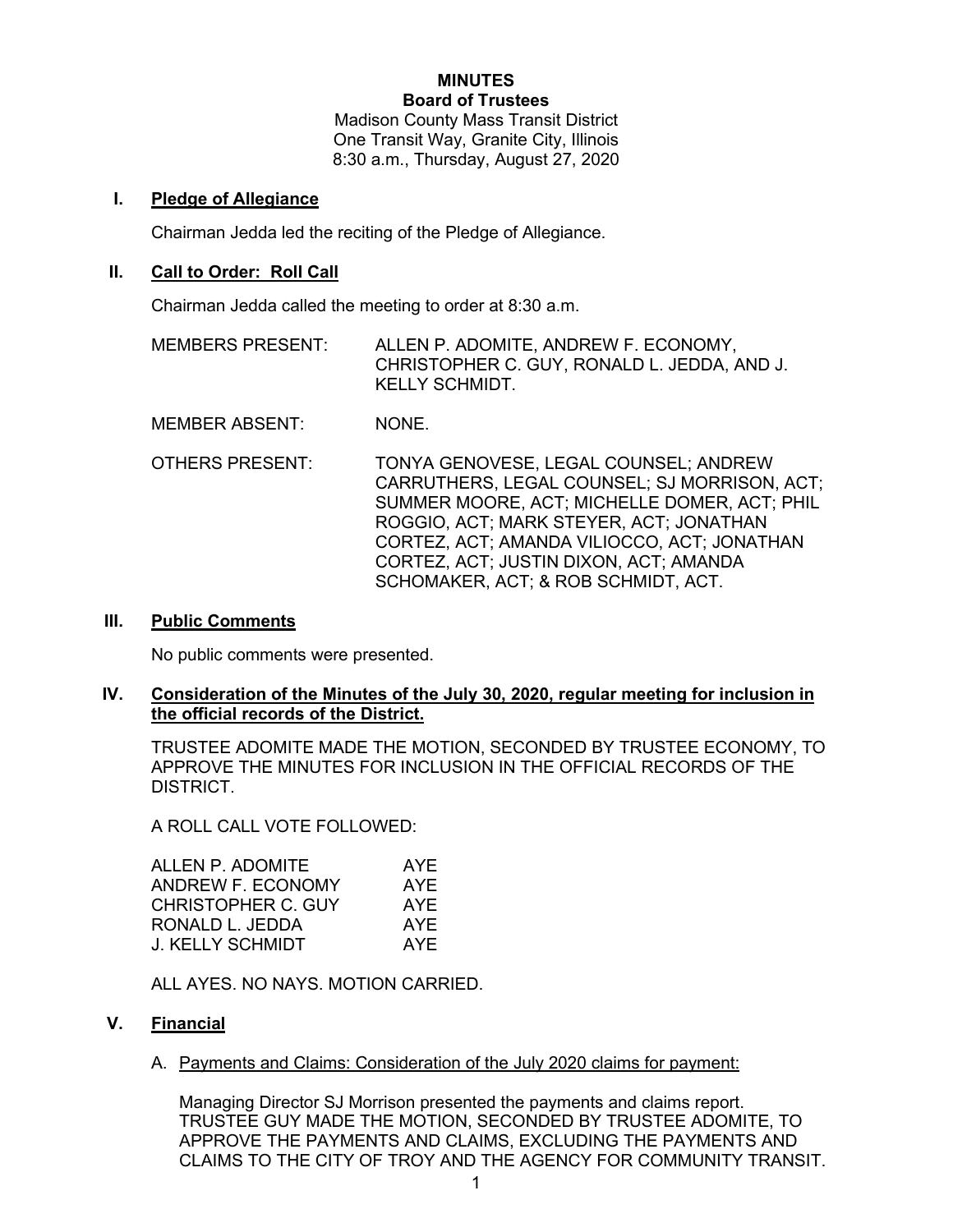A ROLL CALL VOTE FOLLOWED:

| ALLEN P. ADOMITE   | AYE |
|--------------------|-----|
| ANDREW F. ECONOMY  | AYF |
| CHRISTOPHER C. GUY | AYE |
| RONALD L. JEDDA    | AYE |
| J. KELLY SCHMIDT   | AYF |

ALL AYES. NO NAYS. MOTION CARRIED.

TRUSTEE GUY MADE THE MOTION, SECONDED BY TRUSTEE ECONOMY, TO APPROVE THE PAYMENTS AND CLAIMS TO THE CITY OF TROY AND THE AGENCY FOR COMMUNITY TRANSIT.

A ROLL CALL VOTE FOLLOWED:

ALLEN P. ADOMITE ABSTAINED ANDREW F. ECONOMY AYE<br>CHRISTOPHER C. GUY AYE CHRISTOPHER C. GUY AYE<br>RONALD L. JEDDA AYE RONALD L. JEDDA J. KELLY SCHMIDT ABSTAINED

TRUSTEE ADOMITE & SCHMIDT ABSTAINED. ALL AYES. NO NAYS. MOTION CARRIED.

B. Monthly Financial Report: Reviews of the monthly financial records as of July 31, 2020:

Managing Director SJ Morrison presented the monthly financial report.

TRUSTEE ADOMITE MADE THE MOTION, SECONDED BY TRUSTEE SCHMIDT, TO APPROVE OF THE MONTHLY FINANCIAL REPORT AS OF DATE.

A ROLL CALL VOTE FOLLOWED:

ALLEN P. ADOMITE AYE ANDREW F. ECONOMY AYE CHRISTOPHER C. GUY AYE RONALD L. JEDDA AYE J. KELLY SCHMIDT AYE

ALL AYES. NO NAYS. MOTION CARRIED.

#### **VI. Transit Service**

A. Managing Director's Report:

Managing Director SJ Morrison produced the report.

Morrison introduced the new ACT directors, Jonathan Cortez, Director of IT; Justin Dixon, Fleet Director; Amanda Schomaker, Director of Marketing; & Rob Schmidt, Director of Facilities.

Morrison informed the board that the voluntary furloughed drivers had returned to work, and bus services were restored to about eighty percent. After the first few days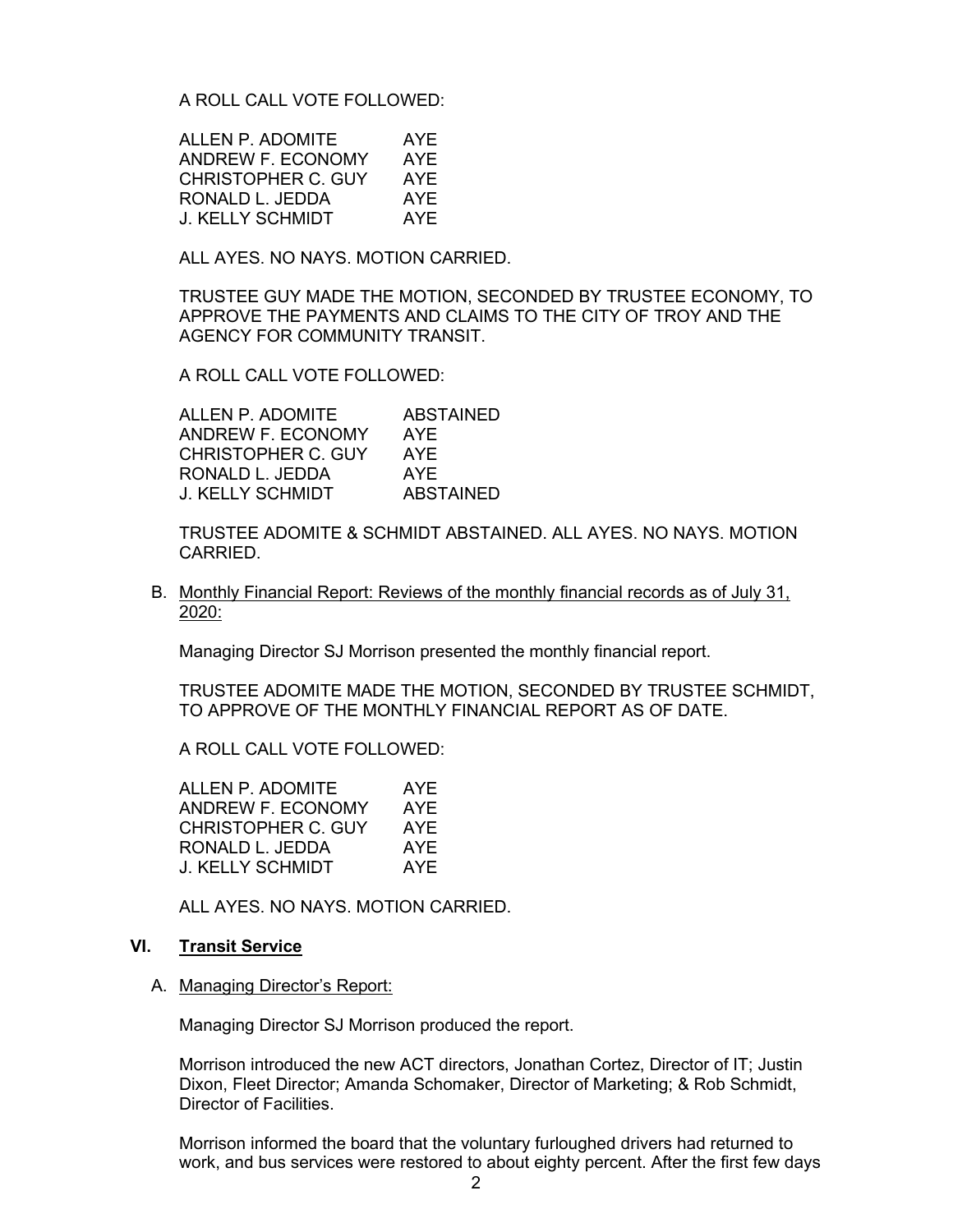of restoration the ridership counts increased. SIUE returned to school, and that makes up for twenty percent of ridership.

Morrison stated that the Paratransit ridership continued to increase as senior centers, assisted living, and adult daycare centers reopen. Paratransit is well over a hundred trips per day.

Morrison let the board know that the Gateway Commerce Center Express service was implemented and going well as anticipated. Amanda Viliocco participated in a teleconference with the employers of the Gateway Commerce Center to share the express service information. Viliocco chimed in that the employers requested posters and timetables for display in the employee common areas.

Morrison let the board know that the Summer Youth Pass program continues until Labor Day. Even with the pandemic there were five hundred youth passes distributed throughout the county.

Morrison spoke of the continued popularity of the MCT Trails. Morrison announced that the preliminary plans for the Troy Trail Extension, Schoolhouse Trail/Pleasant Ridge Park Connector, and Nickel Plate Trail Improvement were received. The plans would be sent for bid within the next couple of weeks. Morrison mentioned that the consultants were conducting a study on the IL-111 bridge, Schoolhouse Trail, IL-157 tunnel, and the Yellowhammer bridge, and that the IL-111 bridge study was received. Morrison stated that there was no word on the Illinois Highway Safety Improvement program grant for the IL-111 bridge. Morrison stated that cross traffic does not stop signs were added to fifty intersections where the trails cross streets. Morrison informed the board that a MEPRD grant was submitted for the I.T. Beltline.

Morrison announced that the Eastgate Park & Ride bid notice was published for construction. A pre-bid meeting would be held on September 15, and bids were due September 29. An award recommendation will be presented to the board at the October meeting.

Morrison concluded his report.

B. Art and Beautification on the MCT Trails

Morrison presented seven beautification projects to the board, which include adding landscaping, trees, and other efforts such as installation of public art. Morrison estimated the project to cost one hundred fifty thousand dollars, but it could add a lot of beauty to highly visible parts of the trails. Morrison stated a contract award recommendation would be presented at the September board meeting and complete the project by fall before the first frost.

Adomite loved the presented projects and cost.

Guy expressed his concerns about the trees falling on the trails.

Jedda suggested reaching out to local communities for more beautification ideas.

Morrison stated that Viliocco had reached out to local artists, and art programs at colleges and universities.

Jedda mentioned reaching out to notify the public through social media of our beautification efforts and locations.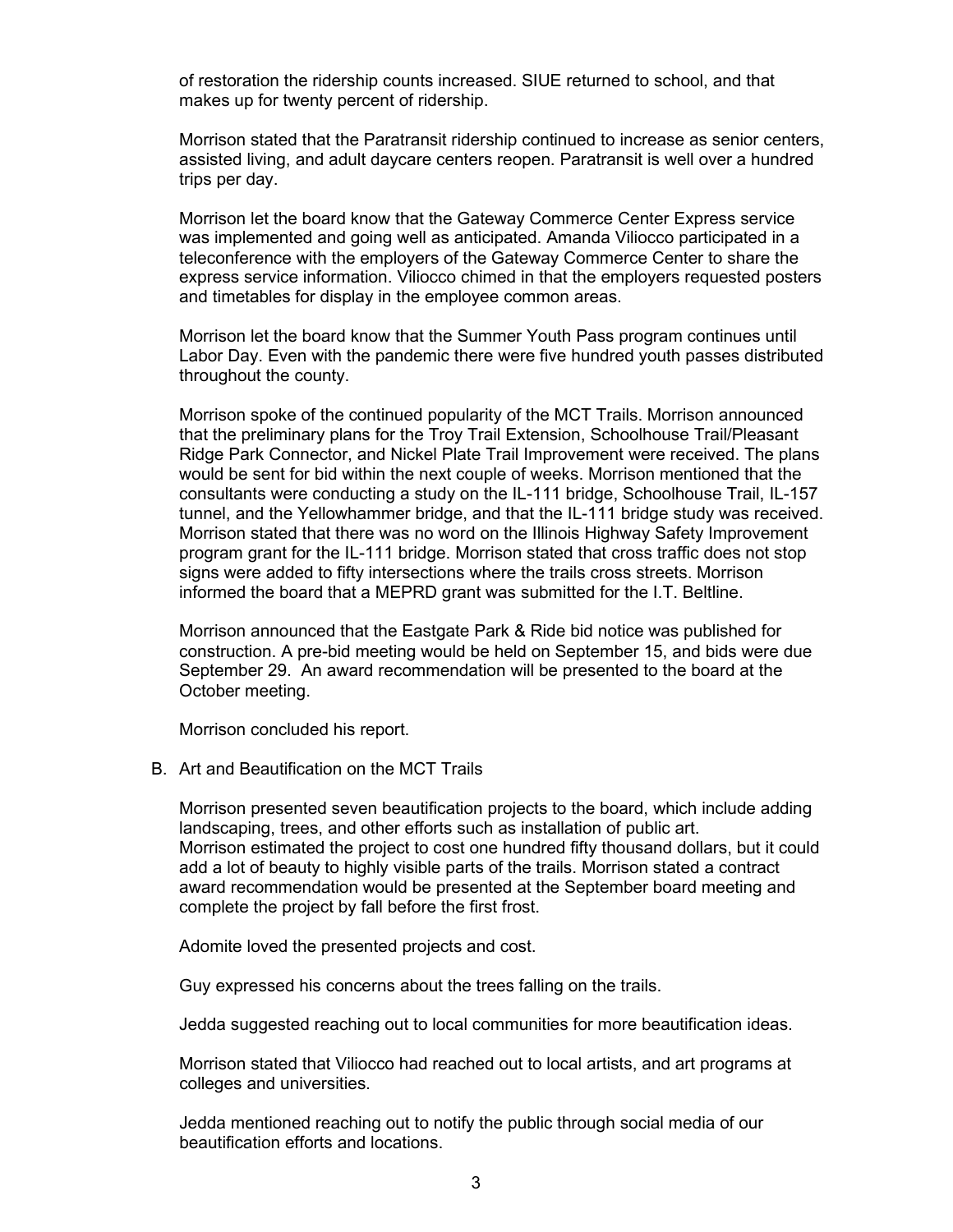Morrison stated branding would be utilized at art installation sites to show certification or approval. Also, a URL would provide additional information on where to find art along the trails, and artist information.

C. Alternative Transit Solutions

Guy proposed his idea of contracting with Uber or Lyft to provide free rides on Thanksgiving and New Year's Eve to prevent driving while intoxicated. Guy believes this is a great way to promote MCT.

Morrison stated that we are obligated to provide a service which is ADA accessible because we receive state and federal funds, and Uber and Lyft might not offer those services. Morrison mentioned that there are instances of transportation agencies using Uber and Lyft for the first mile/last mile, but the legality has not been determined and there are liability concerns.

Viliocco stated that transit agencies across the country are all approaching and handling the matter in different ways.

Adomite suggested using paratransit as an additional option by providing a phone along with an Uber or Lyft code. Adomite stated if an ADA option were not provided, we would open ourselves up to a lawsuit. Adomite mentioned this is a great idea to test the utilization of Uber and Lyft.

Adomite agreed that it is a fantastic idea with limitations to one or two evenings.

Schmidt questioned if it would be a good idea to bring law enforcement in on the discussion.

Genovese, the legal counsel, stated she was looking into the legality on the transit side.

Adomite questioned if the limits would be located just within Madison County.

Multiple members of the board agreed that this would be in the best interest of the county.

Adomite questioned the ease of creating a promotion code with Uber or Lyft.

Morrison and Genovese collectively assured Adomite that creating a code can be done with little effort.

Adomite questioned if a ride would be allowed for a Madison County resident traveling from St. Louis back to Madison County. Adomite mentioned that only allowing rides within the county would keep business local.

Schmidt questioned how the Red Bird Express and Muny buses were funded.

Morrison stated that the vehicles are ADA accessible.

Jedda stated that the use of local funds and partnering with local businesses and establishments to kick-in fundss for the advertisement of their partnership to provide a free ride home. Jedda told the board there are a lot of positives.

Adomite mentioned the positive media coverage will outweigh the cost.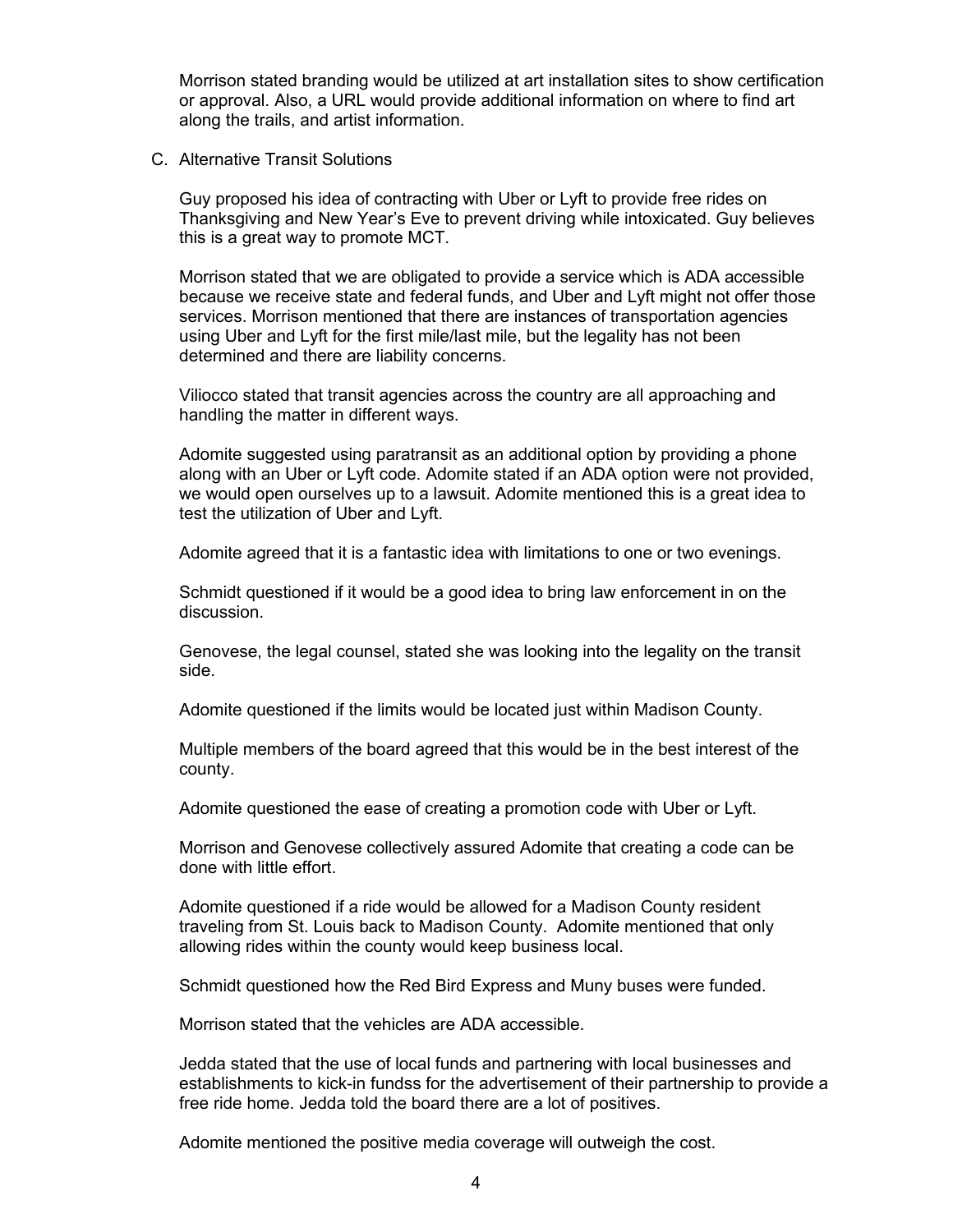Guy stated this is an opportunity for the public who does not utilize public transit services.

Morrison stated that he would look into it, and more information would be brought to a future meeting.

Jedda mentioned this is a great way to reach out and do a public service for the community, and it is worth it if we prevent an accident caused by a drunken driver.

Morrison mentioned the airport express shuttle service that was mentioned at an earlier meeting. As well as taking another look at the route number 13 Troy – Glen Carbon shuttle, it is one of the lower performing routes, that is carrying about six hundred patrons per month.

Adomite mentioned pushing a shuttle service from our park & rides to a MetroLink station that connects to Lambert or the MidAmerica airport to provide parking and connections to airports and major employers.

Morrison brought up a previous discussion of a St. Clair County and Madison County vanpool initiative, which MCT currently provides as RideFinders. Morrison mentions that it may not make business sense to operate a bus for small scale ridership; however, a vanpool would be driven by a vanpool participant and not an ACT employee. The recommendation would be that for the cost of a bus pass, seventy dollars per person, a vanpool could operate anywhere within the county. It is substantially cheaper to operate a vanpool rather than a bus. Morrison pointed out that this service has been requested at the Gateway Commerce Center, and it has the potential to be successful.

Jedda mentioned offering options and gathering the publics' interest and expanding or retracting service based on those interests. Jedda questioned how many patrons the vans hold.

Morrison explained there are various van sizes, and he would prepare numbers for the next board meeting, but he believes this would be a great program. Morrison mentioned that the program is established and would be easy to launch.

## **VII. Other Business**

# **VIII. Executive session to discuss the acquisition, and/or sale, or lease of property under (c)(5), and litigation under (c)(11) of the Open Meetings Act (5 ILCS 120/2).**

TRUSTEE ADOMITE MADE THE MOTION, SECONDED BY TRUSTEE SCHMIDT, TO MOVE INTO EXECUTIVE SESSION TO DISCUSS THE ACQUISITION, AND/OR SALE OR LEASE OF PROPERTY UNDER 2(C)(5), AND LITIGATION UNDER 2(C)(11) OF THE OPEN MEETINGS ACT (5 ILCS 120/2).

A ROLL CALL VOTE FOLLOWED:

| ALLEN P. ADOMITE   | AYE |
|--------------------|-----|
| ANDREW F. ECONOMY  | AYE |
| CHRISTOPHER C. GUY | AYF |
| RONALD L. JEDDA    | AYE |
| J. KELLY SCHMIDT   | AYF |

ALL AYES. NO NAYS. MOTION CARRIED.